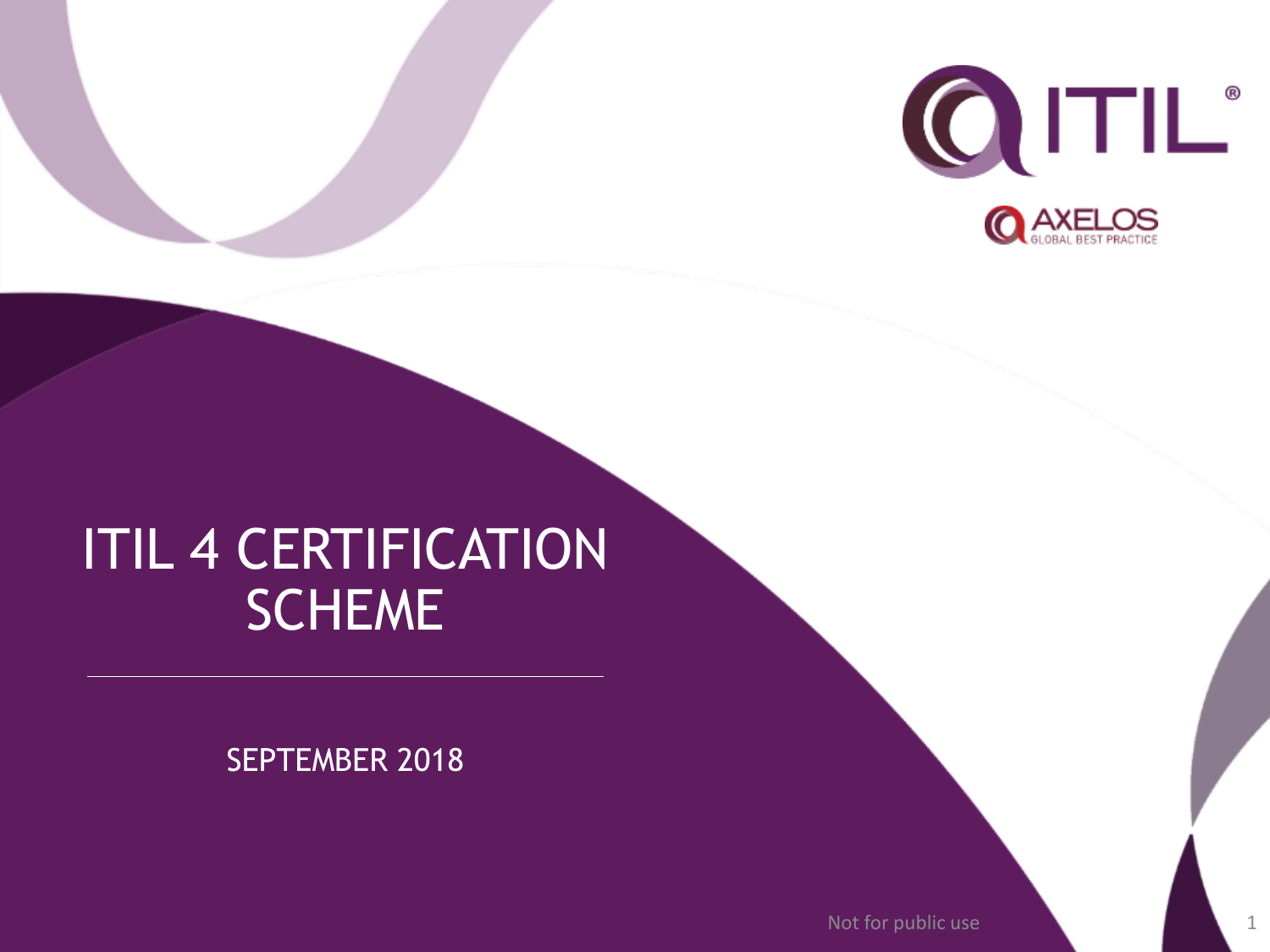## **ITIL 4 CERTIFICATION SCHEME**



ITIL 4 has been designed to help organizations meet the increasing demand from the current complex digital environment. The new scheme has been designed to be backwards compatible with ITIL v3 and streamlined to encourage conversion beyond ITIL Foundation level.

The ITIL 4 Certification Scheme comprises of the following modules:

- ITIL Foundation
- ITIL Specialist modules (3)
- ITIL Strategist
- **ITIL Leader**
- ITIL Master

To obtain the designation ITIL Managing Professional (ITIL MP) or ITIL Strategic Leader (ITIL SL), the professional must complete all modules in each stream, with ITIL Strategist being a universal module for both streams.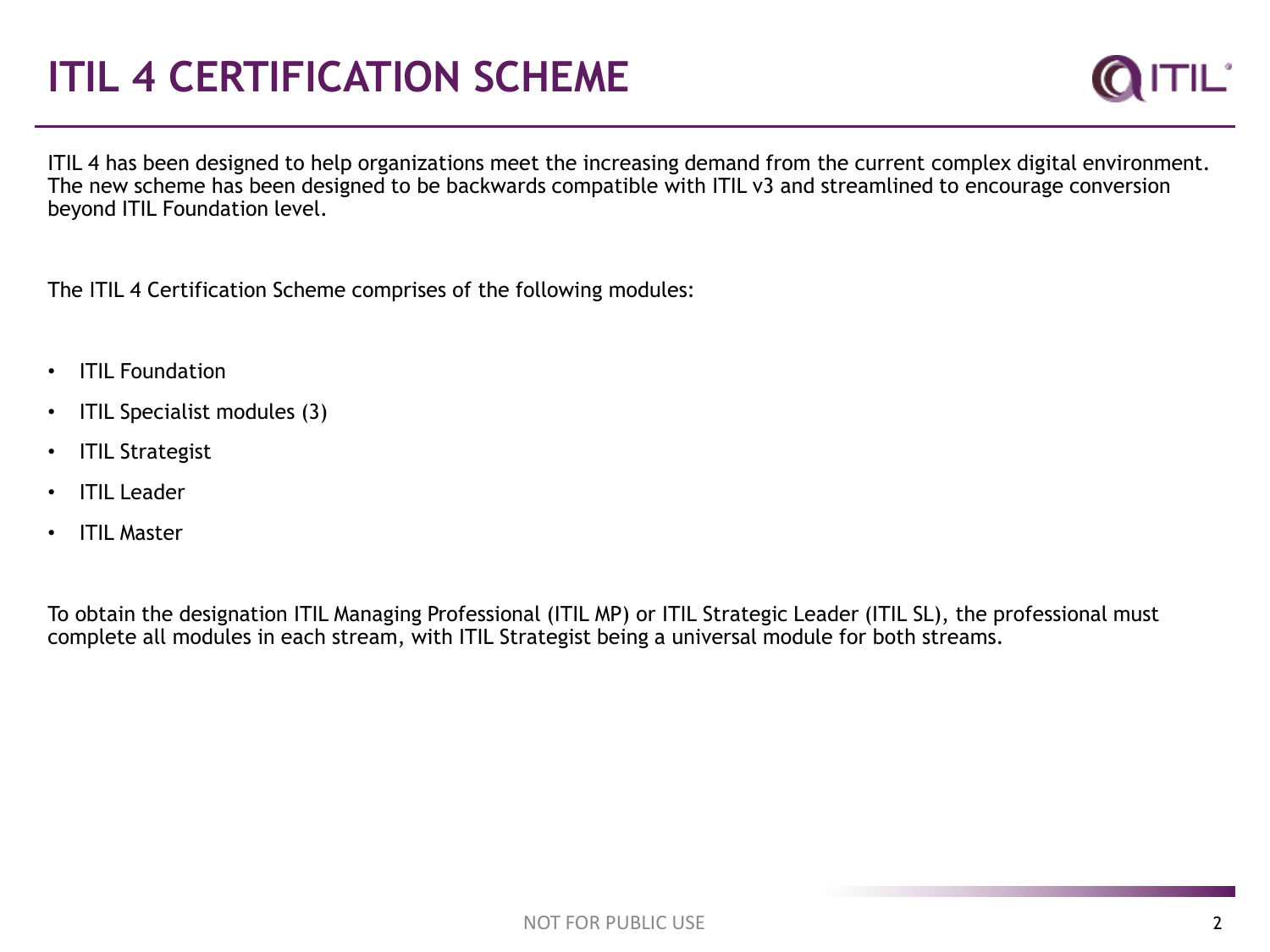

- ITIL 4 Foundation will be released in Q1 2019.
- ITIL 4 Foundation is the entry level certification, offering end -learners a general awareness of the key elements, concepts and terminology used in ITIL 4.
- ITIL 4 Foundation is aimed at entry level IT professionals, those who need a basic understanding of ITIL, or would like to progress to higher levels within the ITIL 4 certification scheme.
- The purpose of ITIL 4 Foundation is to introduce candidates to modern IT enabled service management.

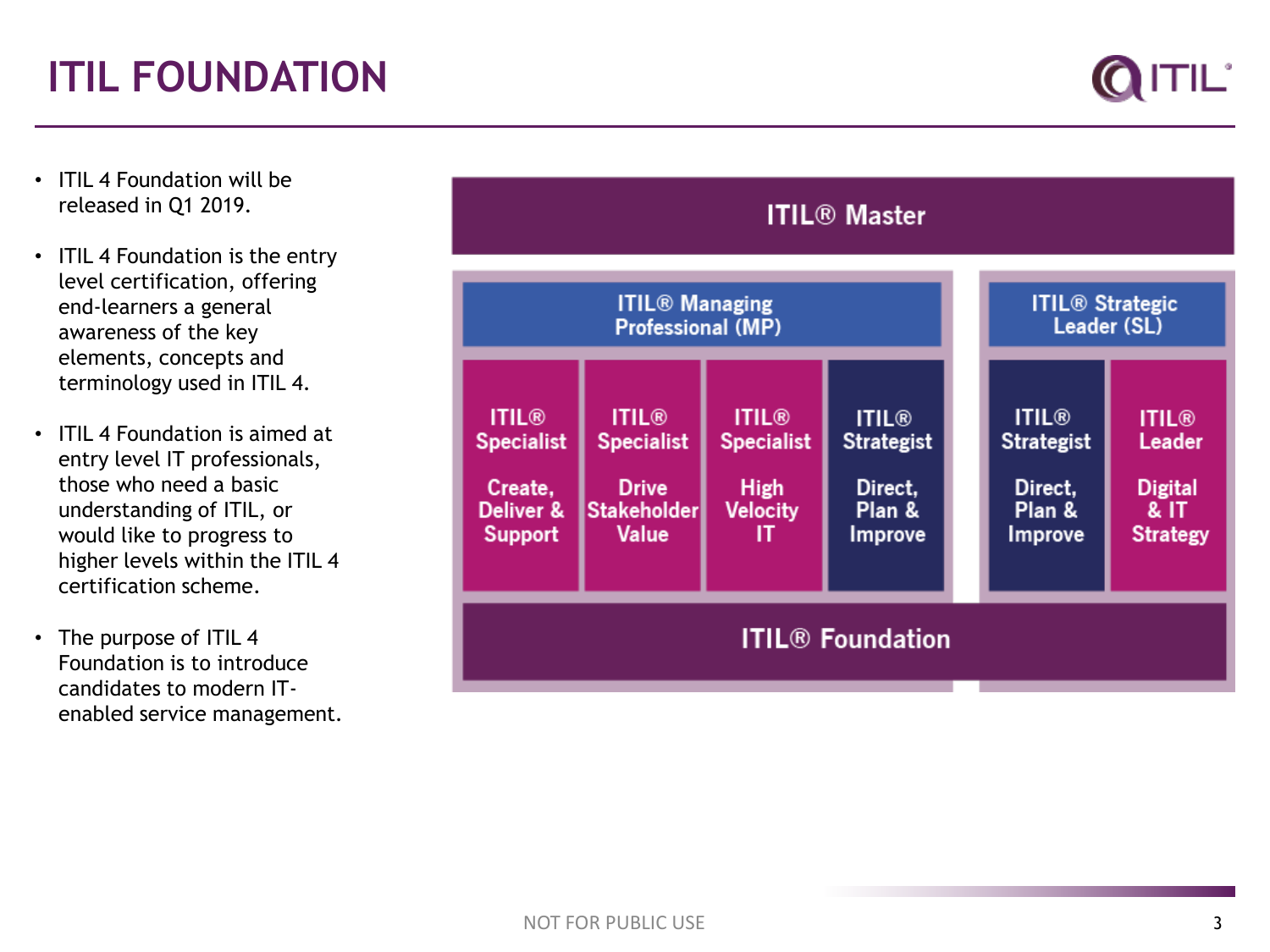- ITIL Managing Professional (ITIL MP) targets IT practitioners working within technology and digital teams across businesses. The Managing Professional (MP) stream provides practical and technical knowledge about how to run successful IT projects, teams and workflows.
- ITIL Managing Professional integrates three specialist modules (Create, Deliver & Support, Drive Stakeholder Value, and High Velocity IT) and the ITIL Strategist Direct, Plan & Improve module. All modules are valuable independently but all 4 must be completed to obtain the ITIL Managing Professional designation.
- The ITIL Managing Professional modules mandates completion of ITIL 4 Foundation as a prerequisite.
- After achieving the ITIL Managing Professional designation, if the candidate is interested in pursuing the ITIL Strategic Leader stream, they would only need to complete the ITIL Leader Digital & Strategy module.

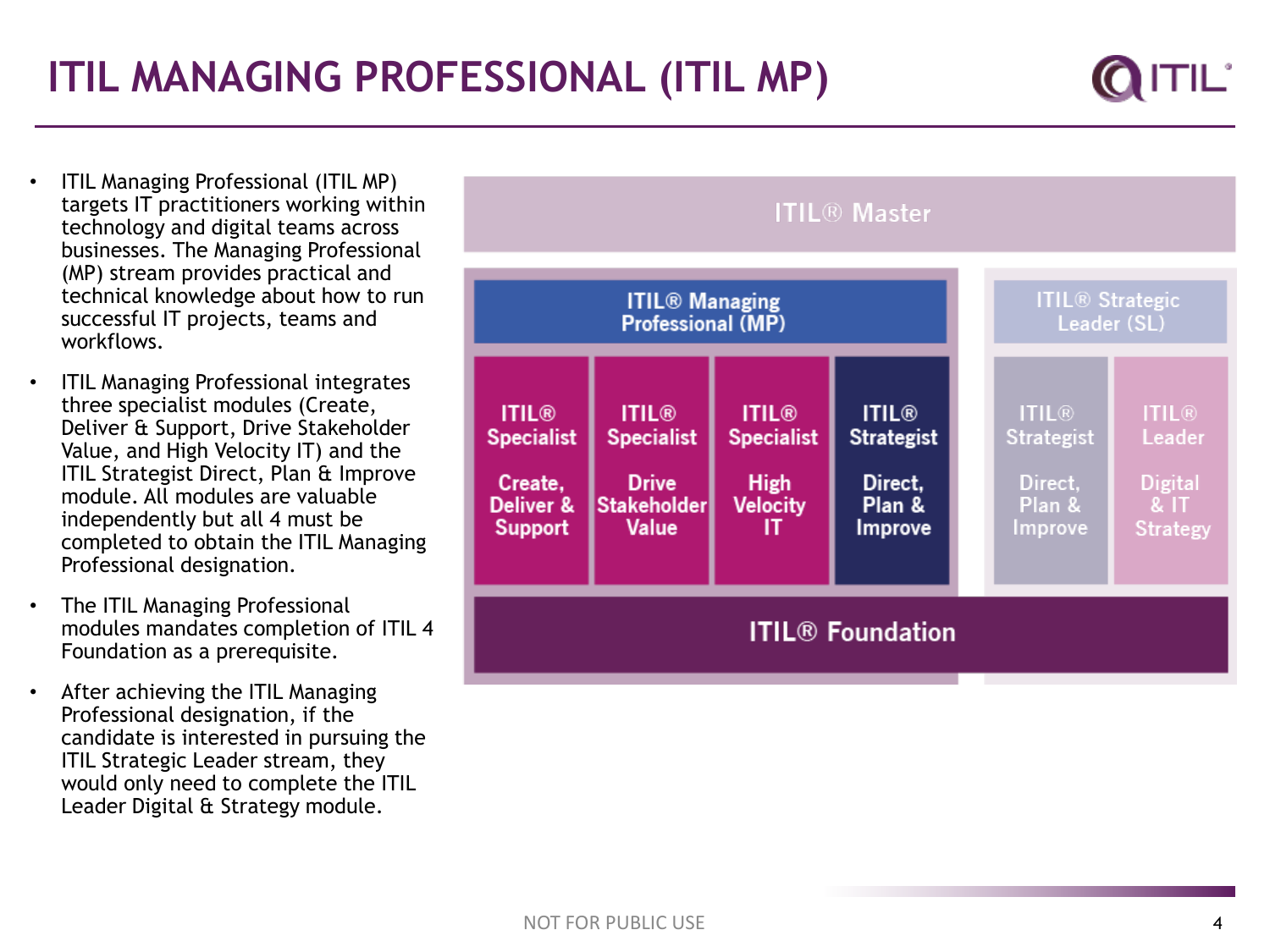- ITIL Strategic Leader recognises the value of ITIL, not just for IT Operations, but for all digitally enabled services. Becoming an ITIL Strategic Leader (ITIL SL) demonstrates that the professional has a clear understanding of how IT influences and directs business strategy.
- ITIL Strategic Leader integrates the ITIL Strategist Direct, Plan & Improve and ITIL Leader Digital & IT Strategy module. Both modules are valuable independently but both must be completed to obtain the ITIL Strategic Leader designation.
- The ITIL Leader Digital & IT Strategy module mandates 3 years of managerial experience as a prerequisite along with completion of ITIL 4 Foundation.

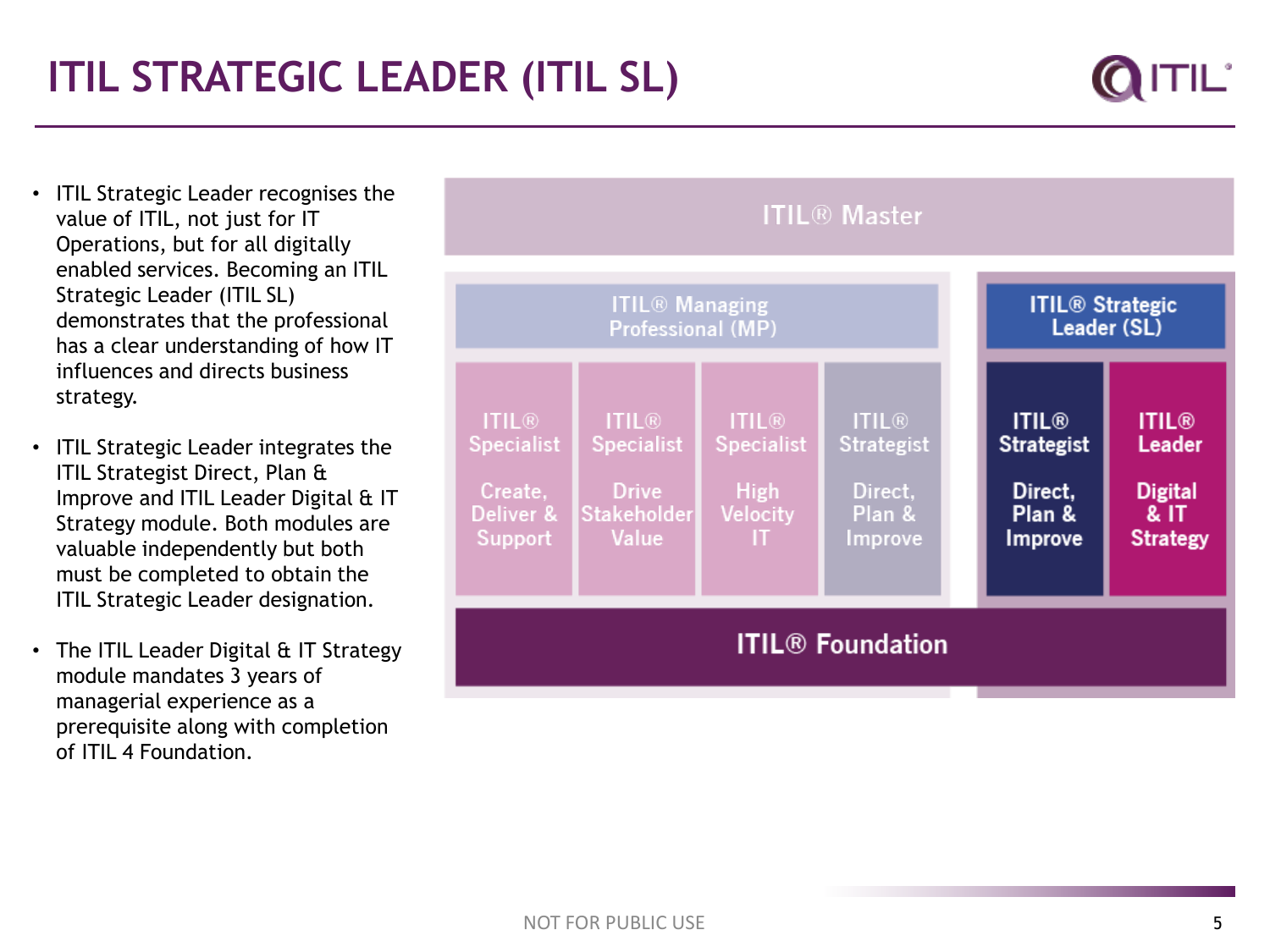## **TRANSITION FROM ITIL V3 TO ITIL 4**



- We would like to recognise the achievements of individuals who have progressed through the ITIL v3 certification scheme. Therefore, we have created the **ITIL Managing Professional Transition Module.** Successful completion of this module will provide a candidate with the ITIL Managing Professional (ITIL MP) designation.
- The ITIL Managing Professional Transition Module is designed for ITIL v3 candidates who are ITIL Experts or who have achieved 17 credits from across the v3 scheme.
- After achieving the ITIL Managing Professional (ITIL MP) designation, if the candidate is interested in pursuing the ITIL Strategic Leader stream, they would only need to complete the ITIL Leader Digital & Strategy module to become eligible for ITIL Master.

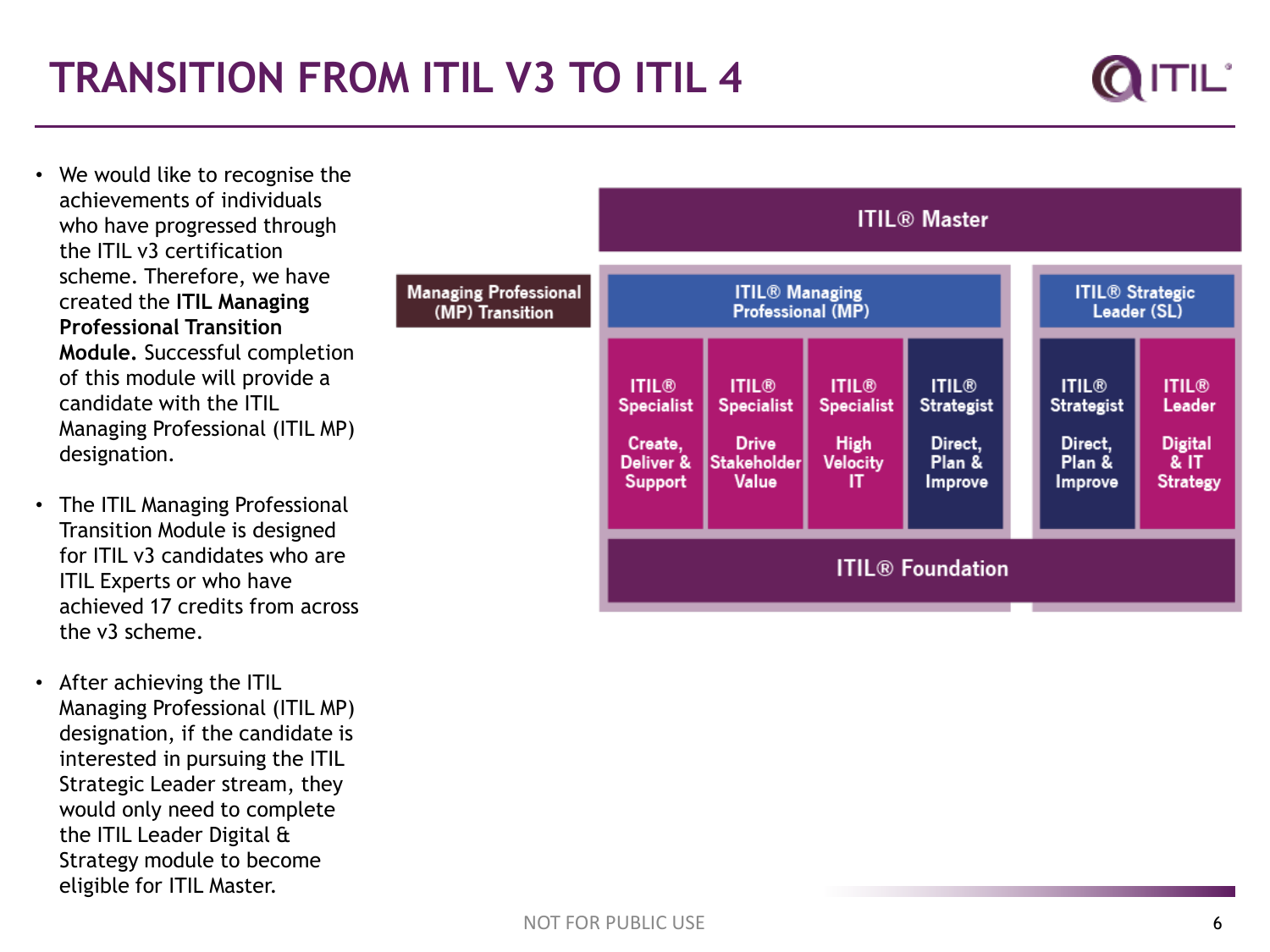- The transition module will cover the core elements from the ITIL Managing Professional stream. It will have a mandatory training element and exam, enabling v3 candidates to transition their existing designations into the new ITIL 4 certification scheme.
- The transition module will fit into the new ITIL 4 certification scheme as per the image.

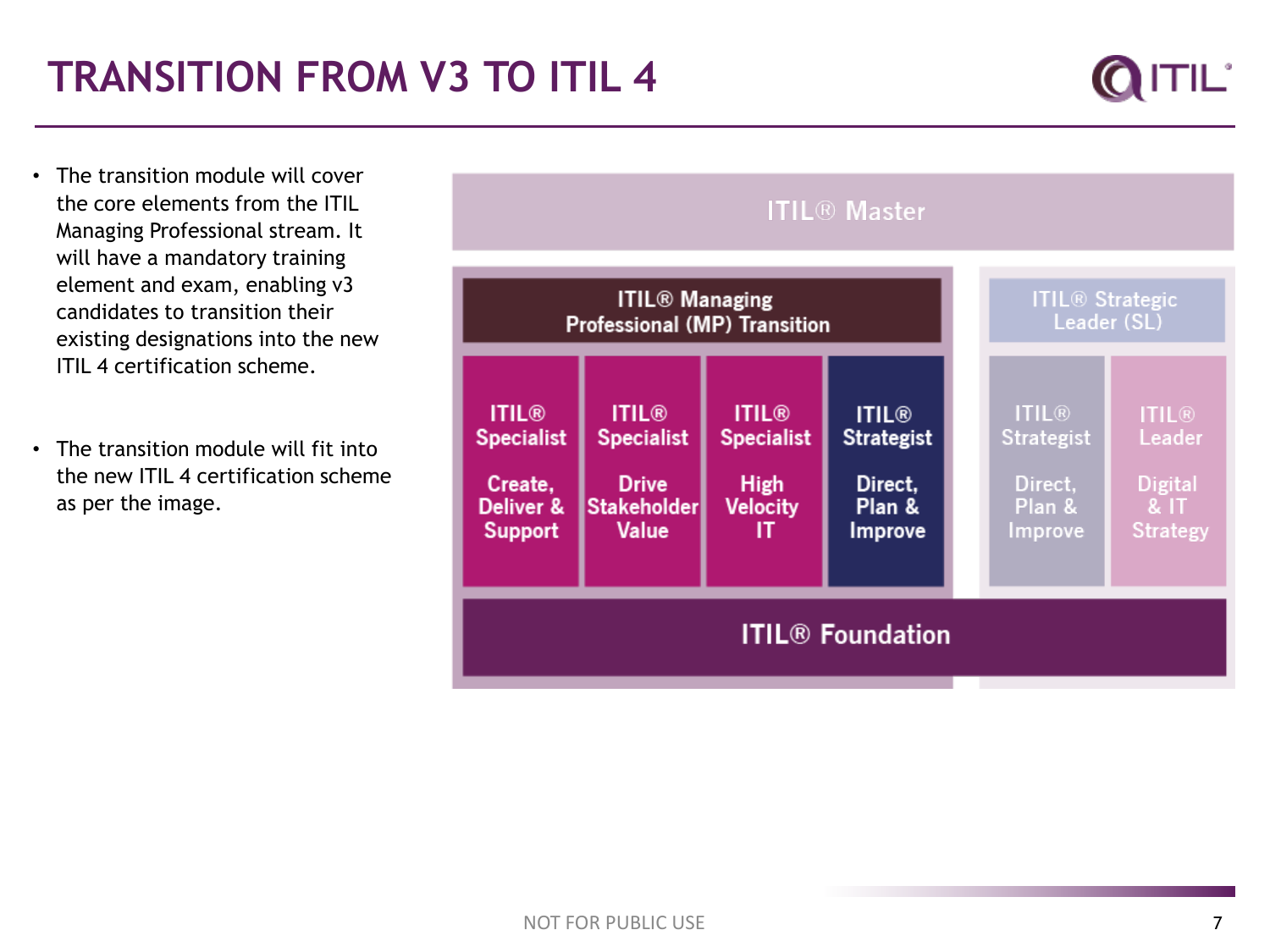

- All candidates must start with **ITIL Foundation** for both **ITIL Managing Professional** and **ITIL Strategic Leader** to gain a basic understanding of the core concepts and principles of  $ITII$  4.
- Candidates can then work towards becoming either an **ITIL Managing Professional (ITIL MP)** or an **ITIL Strategic Leader (ITIL SL)** by completing the relevant modules.
- If a candidate completes all 5 modules, gaining both designations from the two streams, they will be eligible for assessment to become an **ITIL Master**.
- More details about ITIL Master will be announced at a later date.